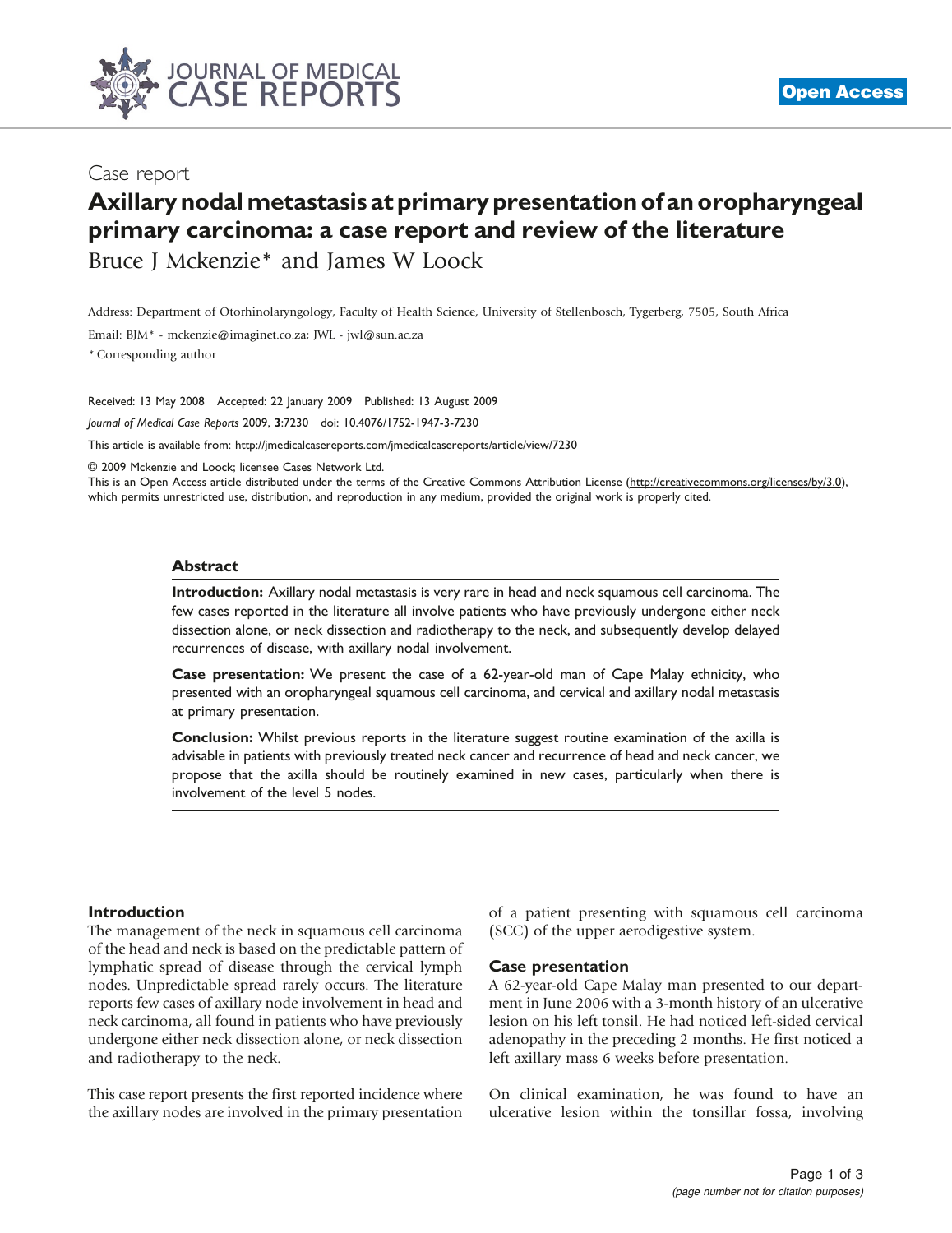both anterior and posterior tonsillar pillars. There was no extension into the base of the tongue and the lesion measured 5 cm maximum diameter. He had multiple ipsilateral cervical nodes involved, measuring from 0.5 cm to 3 cm in diameter. Levels 1, 2, 3, 4 and 5 were all involved (Figure 1). A single ipsilateral axillary node 6 cm by 5 cm was noted (Figure 2).

Clinical examination revealed no second primary tumour in the head and neck. Examination of the left upper limb, breast and chest wall was normal. His chest X-ray was clear. Computed tomography of the chest confirmed no evidence of another primary pathology.

On searching for distant metastases, examination of his abdomen and musculoskeletal system was normal. Liver function tests were normal, as were his serum calcium levels.

Histology from the oropharyngeal primary tumour confirmed a moderately differentiated SCC, and cytology from both cervical and axillary nodes was metastatic SCC, in keeping with the primary. He was diagnosed with T3N2bM1 oropharyngeal SCC.

The patient was offered a course of chemoradiotherapy but refused any treatment, and died 4 months after diagnosis.



Figure 1. Level 5 nodes.



Figure 2. Axillary node.

#### **Discussion**

The lymphatic drainage from the head and neck occurs through superficial and deep systems. The superficial group of nodes includes occipital, postauricular, parotid, facial, submandibular, submental and superficial cervical nodes, which lie with the external jugular vein. The deep group of nodes lies along the internal jugular vein. All head and neck lymphatics drain into the deep group, either directly or via the superficial group of nodes. The flow of the lymphatic system through the axilla is normally from the distal portions of the upper limb and the chest wall along the axillary vein toward the subclavian venous system [[1](#page-2-0)].

In cases where axillary metastases have been reported in the literature, the mean time to axillary metastasis from successful locoregional control was 17 months, with a range of 3 to 40 months [[2\]](#page-2-0). Previous reports suggest that axillary metastasis occurs because of altered lymphatic anatomy caused by previous treatment of the neck, and a subsequent recurrence or second primary may then seed down the new, aberrant lymphatic channels to the axilla [[3](#page-2-0)]. It has also been suggested that complex and variable connections may exist between the cervical lymphatics and the axillary and/or chest lymphatics, with axillary metastases found in 2% to 9% of patients with head and neck cancer at autopsy [\[3\]](#page-2-0).